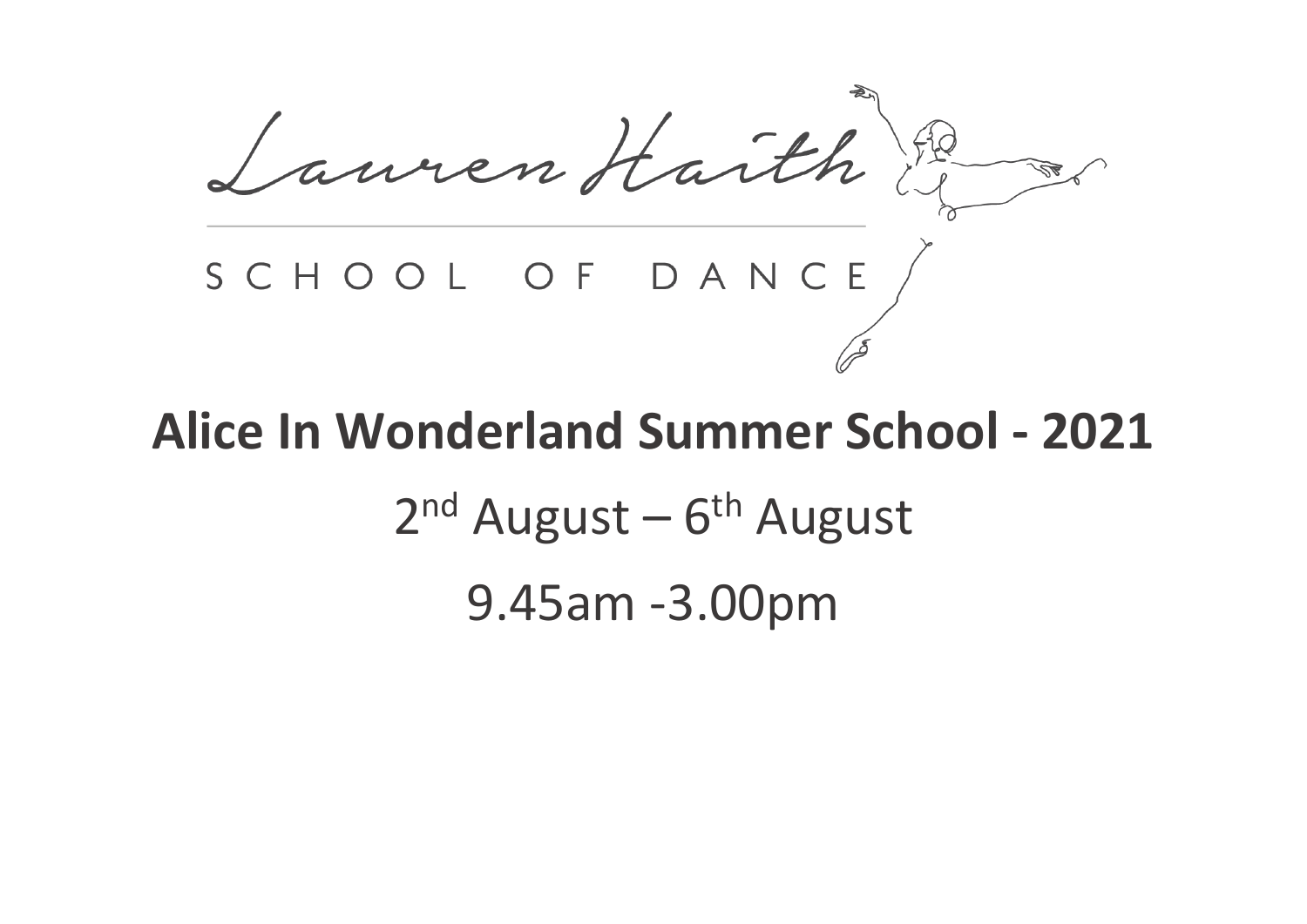|           | 9.45-10.00                | 10.00-<br>10.45                     | 10.45-11.05  | 11.05-11.35                                                             | 11.35 - 12.00             | 12.00-12.45 | 12.45-1.30                                                                                                                                                             | 1.30-2.00                          |              | 2.00-2.20                                      | 2.20-2.50                | 3.00    |
|-----------|---------------------------|-------------------------------------|--------------|-------------------------------------------------------------------------|---------------------------|-------------|------------------------------------------------------------------------------------------------------------------------------------------------------------------------|------------------------------------|--------------|------------------------------------------------|--------------------------|---------|
| Monday    | Registration/<br>Drop off | Warm up &<br>getting to<br>know you | <b>Break</b> | Repertoire<br>(Painting the<br>roses red)<br>Repertoire<br>(Mad Hatters | Games/<br>Sharing of work | Lunch       | <b>Stage Crafts</b><br>Repertoire<br>(White rabbit<br>(Down the<br>Pocket Watch)<br>rabbit hole)<br><b>Stage Crafts</b><br>Repertoire<br>(Cheshire Cat)<br>(Mad Hatter |                                    | <b>Break</b> | Games/<br>Sharing of<br>work                   | Pick Up                  |         |
| Tuesday   | Registration/<br>Drop off | Warm up &<br>Dance<br>Games         | <b>Break</b> | Tea Party)<br>Repertoire<br>(Down the<br>rabbit hole)                   | Games/<br>Sharing of work | Lunch       | hats)<br><b>Stage Crafts</b><br>Repertoire<br>(Roses)<br>(Painting the<br>roses red)                                                                                   |                                    | <b>Break</b> | Games/<br>Sharing of<br>work                   | Pick Up                  |         |
|           |                           | Warm up &<br><b>Class</b>           |              | Repertoire<br>(Cheshire Cat)                                            |                           |             | Repertoire<br>(Mad Hatters<br>Tea Party)                                                                                                                               | <b>Stage Crafts</b><br>(Cat Masks) |              |                                                |                          |         |
| Wednesday | Registration/<br>Drop off | Warm up &<br>Dance<br>Games         | <b>Break</b> | Repertoire<br>(Painting the<br>Roses Red)                               | Games/<br>Sharing of work | Lunch       | Royal Ballet Alice in Wonderland<br>Screening / Costume fitting                                                                                                        |                                    | <b>Break</b> | Games/<br>Sharing of<br>work                   | Pick up                  |         |
|           |                           | Warm up &<br><b>Class</b>           |              | Repertoire<br>(Mad Hatters<br>Tea Party)                                |                           |             |                                                                                                                                                                        |                                    |              |                                                |                          |         |
| Thursday  | Registration/<br>Drop off | Warm up &<br>Dance<br><b>Games</b>  | <b>Break</b> | Repertoire<br>(Mad Hatters<br>Tea Party)                                | Games/<br>Sharing of work | Lunch       | <b>Stage Hair and</b><br>Make up                                                                                                                                       | Repertoire<br>(tbc)                |              | <b>Break</b><br>Games/<br>Sharing of<br>work   |                          | Pick Up |
|           |                           | Warm up &<br><b>Class</b>           |              | Repertoire<br>(Painting the<br>roses red)                               |                           |             | Repertoire<br>(tbc)                                                                                                                                                    | <b>Stage Hair and</b><br>Make up   |              |                                                |                          |         |
| Friday    | Registration/<br>Drop off | Rehearsal                           | <b>Break</b> | Rehearsal                                                               |                           | Lunch       | <b>Dress Rehearsal</b>                                                                                                                                                 |                                    | <b>Break</b> | <b>Summer School</b><br>Performance<br>Open to | Pick<br>Up/End of<br>Day |         |
|           |                           | Rehearsal                           |              | Rehearsal                                                               |                           |             |                                                                                                                                                                        |                                    |              | parents/guardians                              |                          |         |

 **Key**

| <b>All Students</b>              |
|----------------------------------|
| Group 1 (younger)                |
| Group 2 (older)                  |
| <b>Parents/Guardians Invited</b> |